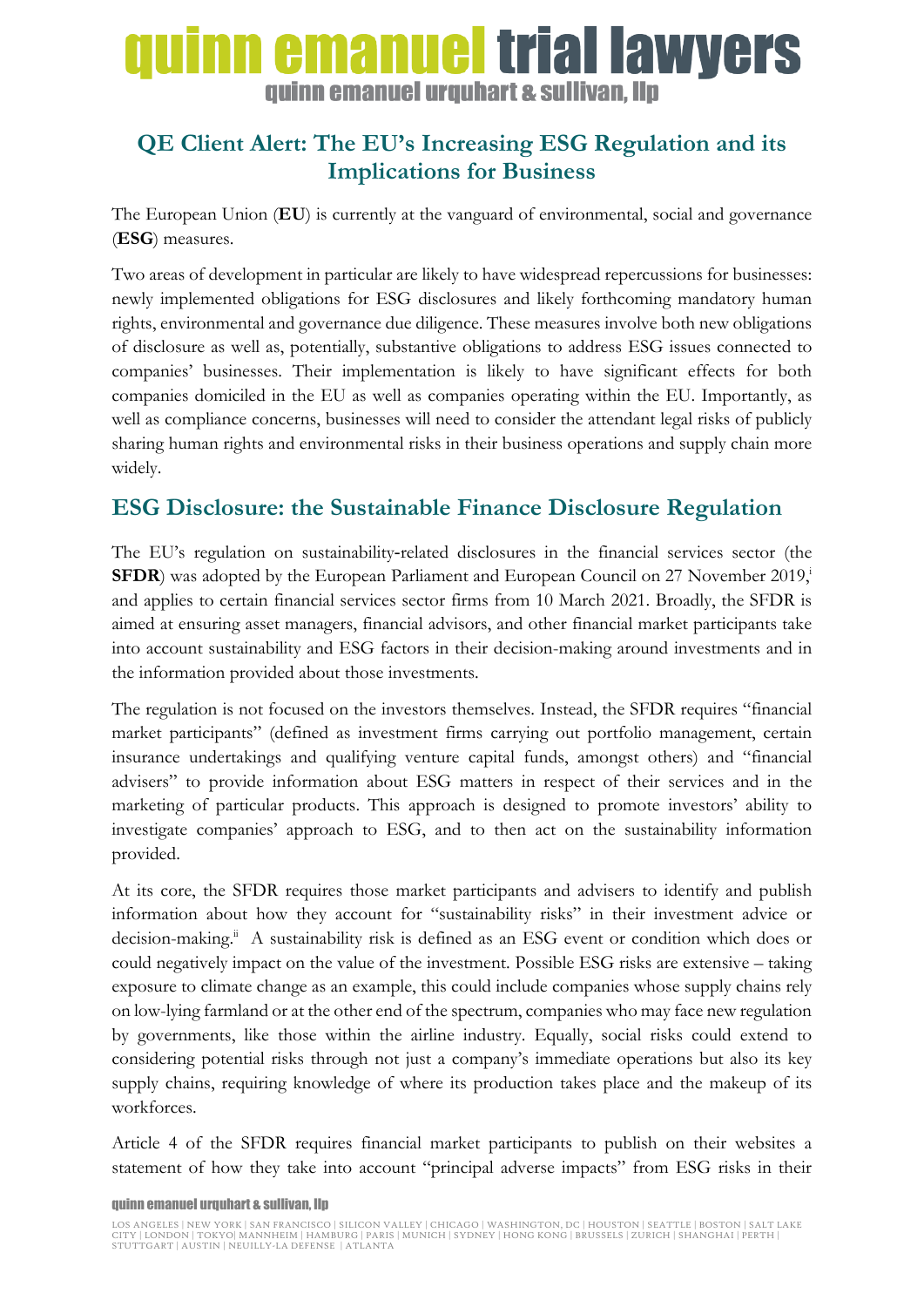investment decision-making and a statement on how they do the due diligence to understand those risks. While this obligation is slightly tempered for smaller companies, allowing them to *either* explain how they take these into account or if not, why they do not ( so-called "comply or explain" measures) for larger companies of over 500 employees these obligations are fixed and in effect as of 30 June 2021. Financial advisers are also required to publish a statement explaining how they account for adverse impacts on sustainability factors in their investment advice or insurance advice, also on a "comply or explain" basis.<sup>iii</sup>

Additional, more detailed periodic disclosure regimes are also set to come into place. The detailed nature of this guidance, and the expansive nature of the obligations it places on businesses, mean these rules are only proposed to be implemented on a rolling basis from 1 January 2022.<sup>iv</sup> Again, the level of information proposed to be disclosed in the periodic disclosure is clearly going to require many companies who fall within the regulation to undertake significantly more investigations into the makeup of companies in their investment portfolio and their exposures.

For products, an additional set of obligations applies where they are marketed as "ESG" or "sustainable" products. The SFDR essentially breaks down products into three categories: (a) mainstream products, (b) products "promoting environmental or social characteristics" and (c) products promoting "sustainable investments". For all products, the market participant or advisor must set out in pre-contractual disclosures how sustainability risks are factored into the investment or advice and provide an assessment of the impact of sustainability risks on returns.<sup>v</sup> For financial market participants, they must also disclose how they have assessed the product's principal adverse impacts on sustainability factors.<sup>vi</sup> In each case, if this is not done a reasoned explanation must be provided. For categories (b) and (c), additional disclosures are required from financial market participants to show how those marketed objectives are met. As well as pre-contractual disclosures, there are obligations about providing that and similar information on company websites and in periodic reporting.<sup>vii</sup>

While many 'green' or 'sustainable' investments and funds may already provide some of this information, the standardised nature of the SFDR is likely to make it easier to compare products and also potentially for consumers and advocacy groups to hold them to higher standards. Many advocacy groups have long been critical of "greenwashing" efforts, in which companies are seen as providing false or misleading information about their environmental and climate policies and impacts.<sup>viii</sup> Disclosures may well also result in claims for compensation for alleged ESG violations being asserted against the investment companies themselves, as well as the company committing the alleged violation. The SFDR is likely to be a continued point of focus for campaigning groups to use and careful thought will need to be given to compliance to minimise the risk of being targeted either with litigation or damaging public campaigns.

The mandatory obligations in the SFDR also come with the risk of regulatory action, including fines. The SFDR envisages national financial market authorities investigating non-compliance with the EU law in each individual member state, $\dot{x}$  meaning the detail of possible fines or other action will vary. Although some member states have announced specific enforcement units focused on ESG issues,<sup>x</sup> the majority of obligations in the SFDR are baked into existing disclosure obligations under other EU laws, such as the Directive 2011/61/EU on Alternative Investment Fund Managers and Directive 2014/65/EU on Markets in Financial Instruments. Enforcement of the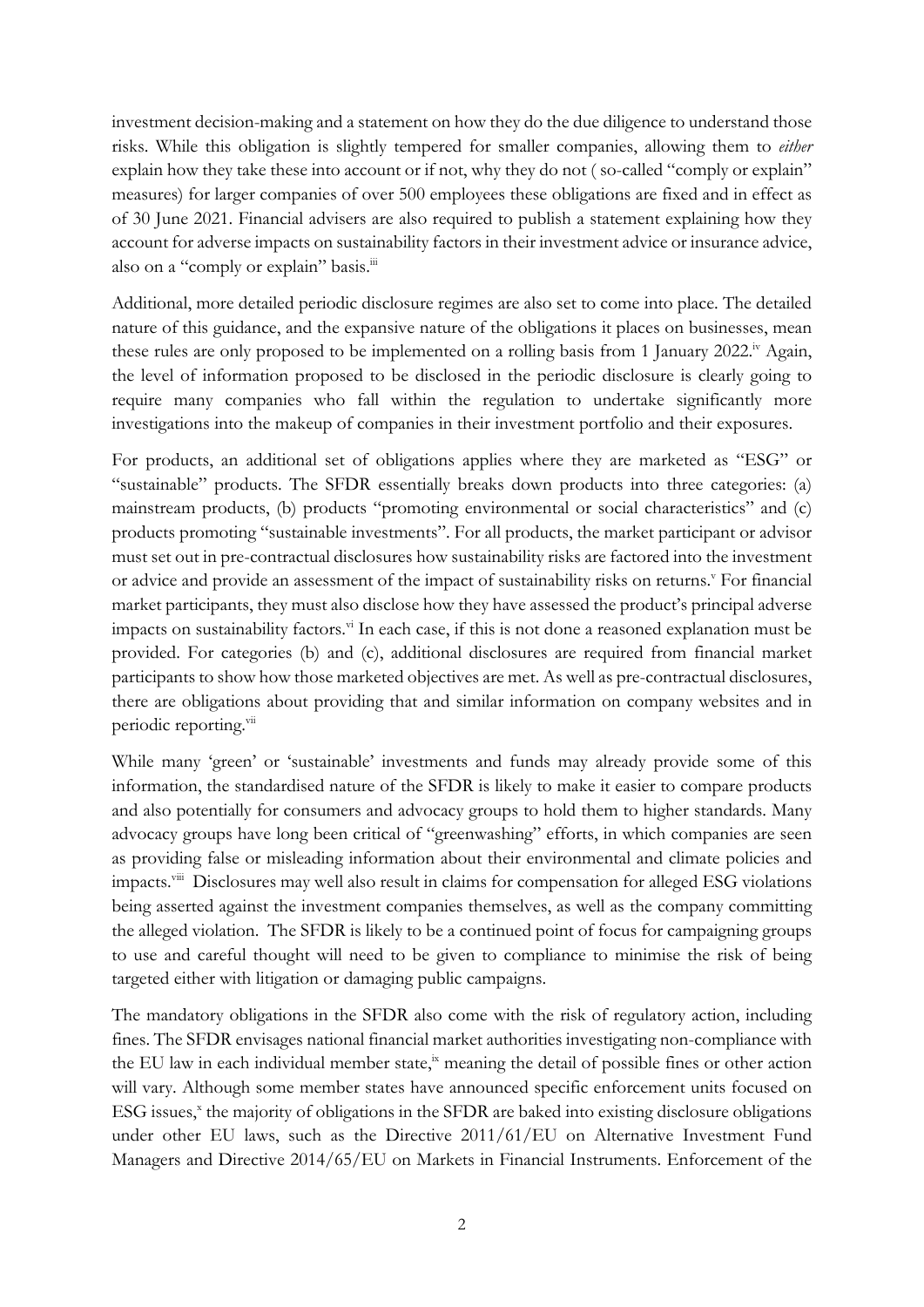disclosure obligations in these existing regimes are also primarily at a national member state level and have resulted in significant fines being imposed.xi

## **International Application**

The SFDR clearly applies to companies within Europe. However, it may well reach into US businesses, and those located in other jurisdictions. The European Commission has not clarified its position on whether it applies to non-EU companies who operate in the EU or who market funds into the EU, although there has been a widespread assumption that it will.<sup>xii</sup> Further, many large companies in Europe are owned by parent companies in the US,<sup>xiii</sup> who may be affected even by a more limited EU-scope regulation, and internationally, companies who have EU-based investors are likely to face requests for their ESG data and other ESG information in order for those investors to comply with the regulation.

The SFDR should also be looked at as the 'first mover' amongst regulation of this kind. Similar type of regulations are being considered in the US and the UK. The UK has indicated that it will adopt the recommendations made by the Task Force for Climate-related Financial Disclosures (TCFD) to make climate-related financial disclosures mandatory for certain firms by 2025, positioning itself as a market leader in this area.<sup>xiv</sup> On 24 March 2021, the Government launched consultation on mandating climate-related financial disclosures by publicly quoted companies, large private companies and Limited Liability Partnerships (LLPs).<sup>xv</sup> The Financial Conduct Authority in the UK has already introduced a new listing rule on climate-related disclosure for commercial companies with a 'premium listing' on a UK stock exchange to require the provision of information on those companies' exposure to climate change risks and opportunities.<sup>xvi</sup> These efforts suggest UK regulations in this area could be extensive, and may well be guided by a desire to be seen as going beyond European standards.

In a similar vein in the US, the SEC has also signalled it is considering regulation around climate disclosures, and in particular, is interested in better policing of misleading information given about ESG investments and disclosures.<sup>xvii</sup> Quinn's Climate Change Litigation group has considered this in more detail in other briefings.<sup>xviii</sup>

## **Mandatory Human Rights, Environmental and Governance Due Diligence**

The second area of prospective regulation concerns mandatory "due diligence" measures for human rights, environmental and governance concerns – essentially equivalent to ESG. The idea of due diligence legislation is linked to the UN Guiding Principles on Business and Human Rights, in which "human rights due diligence" is used to refer to a process of assessing the actual and potential human rights impacts of a companies' operations, integrating and acting upon the findings, tracking responses, and communicating how those impacts are addressed. $\frac{xx}{x}$  Centrally, these obligations are not limited to the companies own business operations but extend to those risks caused by, contributed to or directly linked to the business' operations – incorporating businesses linked by relationship, and wider supply chains.

While there has been international discussion about creating a legal framework for the norms set out in the Guiding Principles, Europe has again been at the cutting edge in progressing a law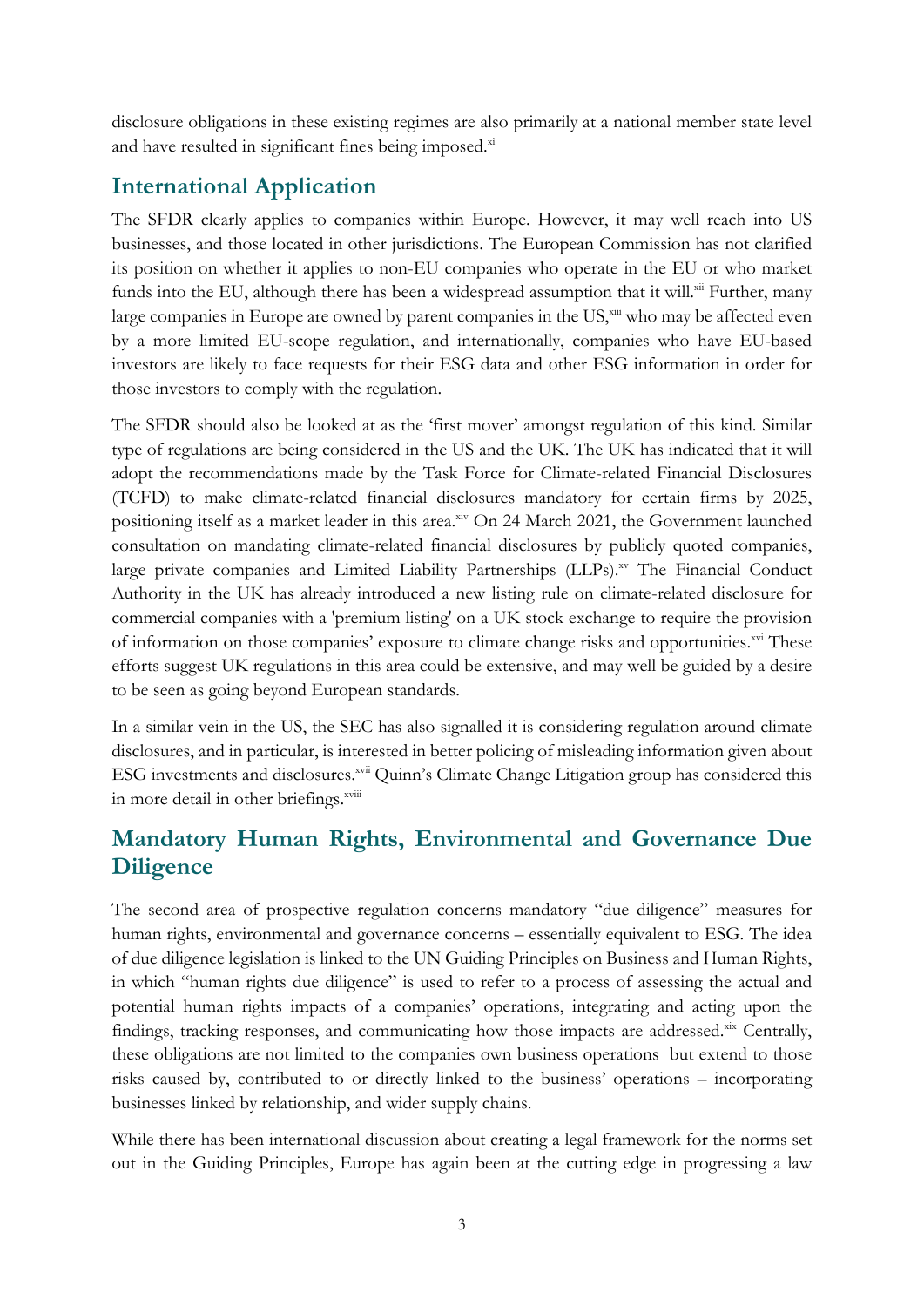making such due diligence a mandatory requirement. After significant discussion, a proposal for a new directive covering mandatory due diligence is expected at the end of Q2 2021.xx The commitment to a proposal builds on a wide range of discussions and reports at an EU level, including a public commitment by EU Commissioner Didier Reynders in April 2020.xxi The major question since then has been the scope of the proposal. Here, the European Parliament has stepped in to the breach to push forward momentum for a comprehensive and wide-reaching initiative.

## **European Parliament Initiative**

As a starting point, the European Parliament is not responsible for initiating legislation. It will be for the European Commission to specify the scope of the proposed directive. However, the European Parliament can put pressure on the Commission, and its draft Initiative indicates the current trends of discussion in Europe and given its landslide support in the Parliament (passing by a vote of 504-79)<sup>xxii</sup> it may have some influence on the Commission's text.

The Parliament's proposal involves both an obligation to conduct due diligence and a liability provision for companies which fail to do so.

In terms of the due diligence obligation, the Parliament has proposed that it would apply to all large companies operating in the EU and to any publicly listed or "high risk" small and medium enterprises.<sup>xxiii</sup> This would explicitly catch internationally domiciled businesses. As well as the obligation to actually carry out due diligence, the obligations on these companies would include creating a due diligence strategy and publishing a mapping of their entire value chain which (taking into account commercial confidentiality), "*which may include names, locations, types of products and services supplied, and other relevant information concerning subsidiaries, suppliers and business partners in its value chain*". Value chains covers all business activities as well as direct or indirect business relationship, upstream and downstream, making this an extensive exercise, particularly as it is to be carried out yearly and is just one aspect of the due diligence strategy. Other aspects include obligations to ensure companies' business relationships in turn have human rights standards and policies in place, including throughout their linked supply chains. The Initiative also envisages that companies will provide internal grievance mechanisms (consistent with current obligations under the UN Guiding Principles).

Alongside these very extensive obligations would sit mechanisms for providing remedies for any harms arising from human rights, environmental or good governance failures. Again, the Initiative is ambitious in scope providing that companies "*harm arising out of potential or actual adverse impacts … that they, or undertakings under their control, have caused or contributed to by acts or omissions*" unless the company can prove that it acted with due care and took all reasonable measures to prevent such harm. That carve out in essence creates a type of safe harbour provision for companies who undertake due diligence in line with the proposals.

However, there may still be a teething period while what constitutes reasonable compliance is worked out, as the various ways human rights, environmental and governance harms can emerge throughout different companies' value chains will differ immensely meaning due diligence strategies will also validly differ in scope and focus. For companies who are only "directly linked" to harms, they are obliged to cooperate with the remediation process to the best of its abilities.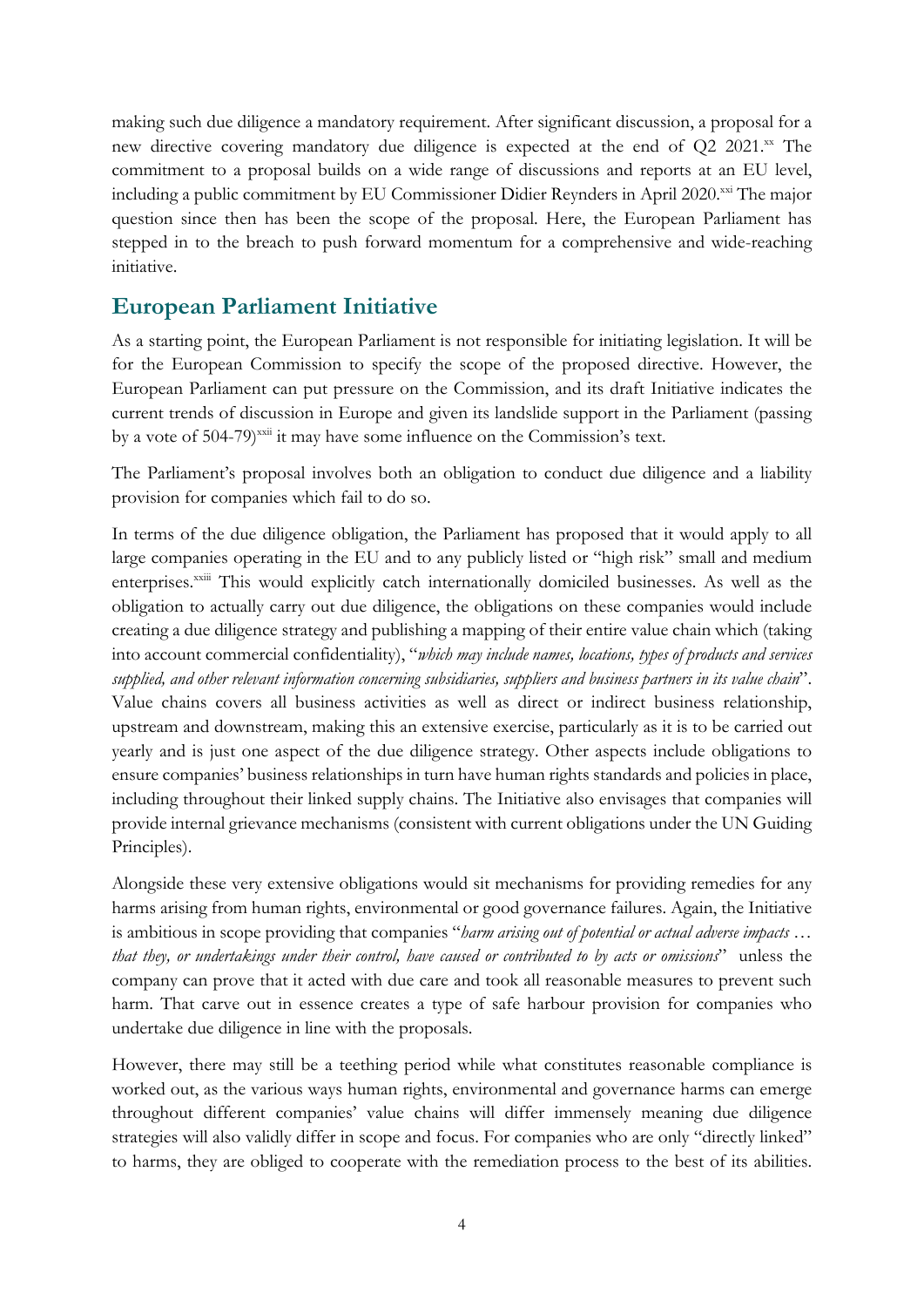The schema of differentiating between causing, contributing and being directly linked to ESG harms is directly drawn from the UN Guiding Principles, and has not always been straightforward to apply. This would be monitored by member states, and there are various provisions for investigations, supervision and penalties for companies.

#### **Implications**

Although many of the details of a due diligence law in Europe are still up in the air, the Parliament's proposal provides the latest indication of the possible stringency of these rules. The mood in Europe is clearly toward a relatively rigid due diligence law, unlike previous human rights in supply chain laws like California's Transparency in Supply Chains Act or the UK's Modern Slavery Act, which (in a similar vein to the SFDR) focused much more on disclosure. Instead, the due diligence laws in Europe are likely to require both extensive reporting and specific action to address risks within businesses. In tandem with increased investor interest in ESG risks, businesses will need to engage substantively on ESG issues in their own operations and to have good insight into risks in their wider supply chains. As an example of increasing attention to ESG issues, investor group BlackRock has recently published guidelines on its approach to engaging with companies on their human rights impacts, noting these human rights impacts as potential investment issues and setting out clear expectations for compliance with the UN Guiding Principles.<sup>xxiv</sup> Aside from the wide scope of companies who may be directly regulated by the EU, these type of moves from major investors also suggests ESG risk should be at the forefront of business decision-making and longterm planning.

#### **Conclusion**

The SFDR and mandatory due diligence measures coming out of Europe are likely to significantly affect how businesses approach ESG issues. The SFDR is part of a particular wave of consumerfocused regulation around ESG issues. Rather than directly requiring businesses to change the way they work, the objective is for the transparency obligations to promote changes in business practices and to promote accountability (for sustainability claims in particular). Those disclosures are likely to lead to increased scrutiny of businesses decision-making around ESG issues, with implications for both legal risk and reputational risk. The best way for businesses to address these concerns – as well as to future proof against upcoming due diligence legislation – is to take action to address ESG concerns and to comply with guidance such as the UN Guiding Principles on Business and Human Rights.

Quinn is at the forefront of ESG matters, with particular experience in both business and human rights and in climate change litigation. Our team is led by partner Julianne Hughes-Jennett, who is Chambers-ranked in business and human rights disputes and described as an "expert" in the field. This practical experience covers both advisory work and, uniquely amongst other firms, actual direct experience of litigation claims in these areas. In our advisory work, we have worked across a wide-range of sectors and issues, from minimising legal risks for products with complex actual and potential supply chains to international businesses working in high risk jurisdictions. Quinn Emanuel's Julianne Hughes-Jennett has also co-authored a leading publication considering how such a 'failure to prevent' law might feasibly be implemented, xxv a legal structure. We are wellplaced to advise on compliance with new European regulations as well on achieving compliance with ESG standards more generally, with particular experience with the UN Guiding Principles on Business and Human Rights.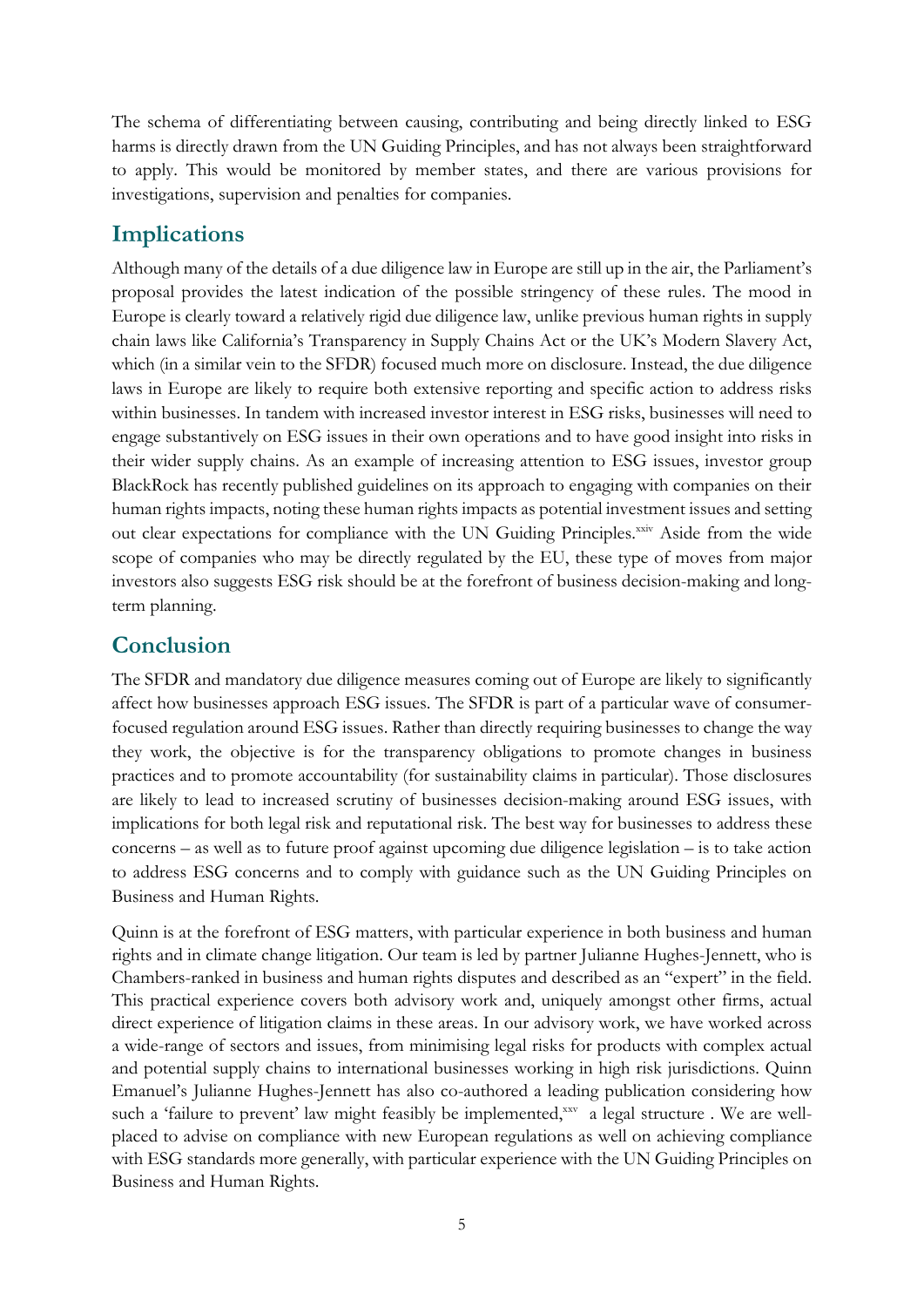If you have any questions about the issues addressed above, please do not hesitate to contact us:

#### **Julianne Hughes Jennett**

Email: jhughesjennett@quinnemanuel.com Phone: +44 20 7653-2220

#### **Rosa Polaschek**

Email: rosapolaschek@quinnemanuel.com Phone: +44 20 7653-2018

To view more memoranda, please visit www.quinnemanuel.com/the-firm/publications/ To update information or unsubscribe, please email updates@quinnemanuel.com

iv See Final Report on draft Regulatory Technical Standards (2 February 2021), available at: https://www.eba.europa.eu/sites/default/documents/files/document\_library/Publications/Draft%2 0Technical%20Standards/2021/962778/JC%202021%2003%20-%20Joint%20ESAs%20Final%20Report%20on%20RTS%20under%20SFDR.pdf<br>Naticle 6.

- vi Article 7.
- vii Article 11.
- viii See, for example, recent complaints made about BP's clean energy advertising: https://www.clientearth.org/latest/latest-updates/news/bp-greenwashing-complaint-sets-precedentfor-action-on-misleading-ad-campaigns/campaign [last accessed 29 March 2021]
- ix Article 14.
- x See Lene Andersen, AMWatch, "Danish FSA takes action against greenwashing investment products" (15 March 2021) Available at: https://amwatch.dk/AMNews/Ethics/article12832770.ece [accessed 1 April 2021].
- <sup>xi</sup> See, for example, the European Security and Markets Authority, Report: Sanctions and measures imposed under MiFID II in 2019 (13 July 2020), available at: https://www.esma.europa.eu/pressnews/esma-news/esma-issues-second-report-sanctions-under-mifid-ii [last accessed 1 April 2021].
- $xii$  There has as at the date of writing been no response to a letter to the EU Commission (7 January 2021) seeking clarification of this point. See letter at: https://www.esma.europa.eu/sites/default/files/library/jc\_2021\_02\_letter\_to\_eu\_commission\_on\_p
- riority\_issues\_relating\_to\_sfdr\_application.pdf<br>
Vall Street Journal, ESG Disclosure Rules From Europe Challenge U.S. Fund Managers (22 March 2021) https://www.wsj.com/articles/esg-disclosure-rulesfrom-europe-challenge-u-s-fund-managers-11616405401?page=1 [last accessed 23 March 2021].
- xiv HM Treasury, Chancellor sets out ambition for future of UK financial services (9 November 2020) , https://www.gov.uk/government/news/chancellor-sets-out-ambition-for-future-of-uk-financialservices [last accessed 29 March 2021]. xv Department for Business, Energy & Industrial Strategy, Consultation: Mandatory climate-related
- financial disclosures by publicly quoted companies, large private companies and LLPs (24 March 2021) https://www.gov.uk/government/consultations/mandatory-climate-related-financialdisclosures-by-publicly-quoted-companies-large-private-companies-and-llps [last accessed 29 March 2021].

i Regulation (EU) 2019/2088 of the European Parliament and of the Council of 27 November 2019 on sustainability-related disclosures in the financial services sector.<br>Article 3. -

iii Article 4(5)